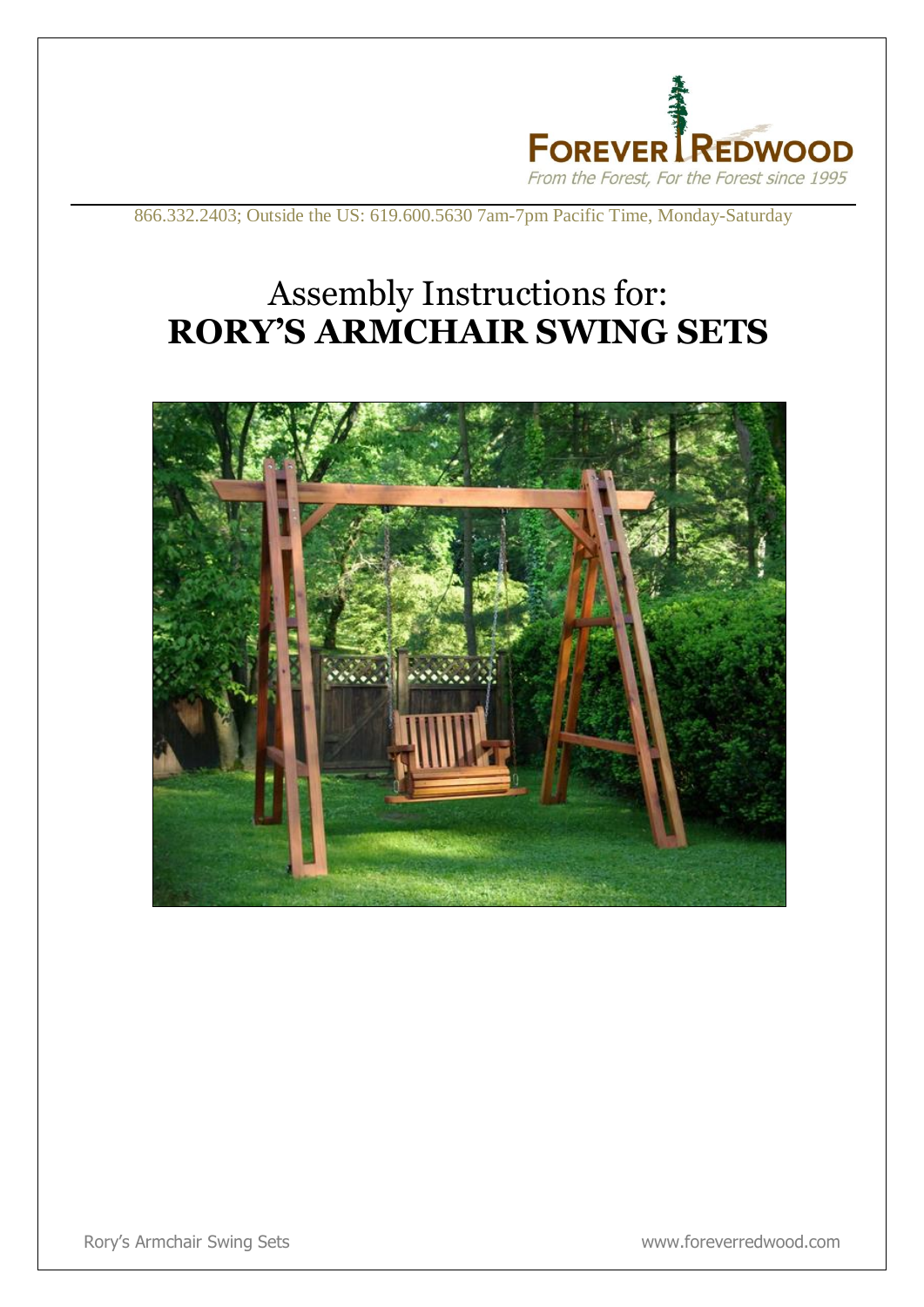Thank you for purchasing Forever Redwood patio furniture. Forever Redwood is built by Old-Growth Again Restoration Forestry (OGA). OGA is dedicated to restoration forestry. Sales of patio furniture finance our restoration work in California redwood forestlands.

**Tools required**: ½-inch ratchet and a mallet or small hammer.

## **Content of boxes:**

| <b>Frame</b>   |                                                                                                                                    |                                                         |  |  |  |
|----------------|------------------------------------------------------------------------------------------------------------------------------------|---------------------------------------------------------|--|--|--|
|                |                                                                                                                                    |                                                         |  |  |  |
| Quantity       | <b>Description</b>                                                                                                                 | Drawing                                                 |  |  |  |
| $\overline{2}$ | Left side A-frame leg<br>"A" & Right side A-<br>frame leg "B"<br><b>MAIN FRAME</b><br><b>TIMBERS ARE</b><br>3 3/4" X 3 3/4" x 121" | $\mathbf{B}$<br>$\mathbf{A}$                            |  |  |  |
| $\overline{2}$ | Main A-frame cross<br>support braces (C &<br>D)<br>$(3 \frac{3}{4}$ " x 3 $\frac{3}{4}$ " x<br>$79\frac{1}{4}$                     | $\mathbf{C}$<br>$\mathbf{D}$                            |  |  |  |
| $\mathbf 1$    | Main structural<br>timber (E)<br>$(3\frac{3}{4}x\ 5\frac{3}{4}x\ 144")$                                                            | $\mathbf{E}$<br>⊌<br>۵<br>ᇦ<br>ᇦ                        |  |  |  |
| $\overline{4}$ | Connector timbers<br>$(3 \frac{3}{4} x 3 \frac{3}{4} x x$<br>$21\frac{1}{2})$                                                      | $\mathbf{F}$<br>$\mathbf H$<br>${\bf G}$<br>$\mathbf I$ |  |  |  |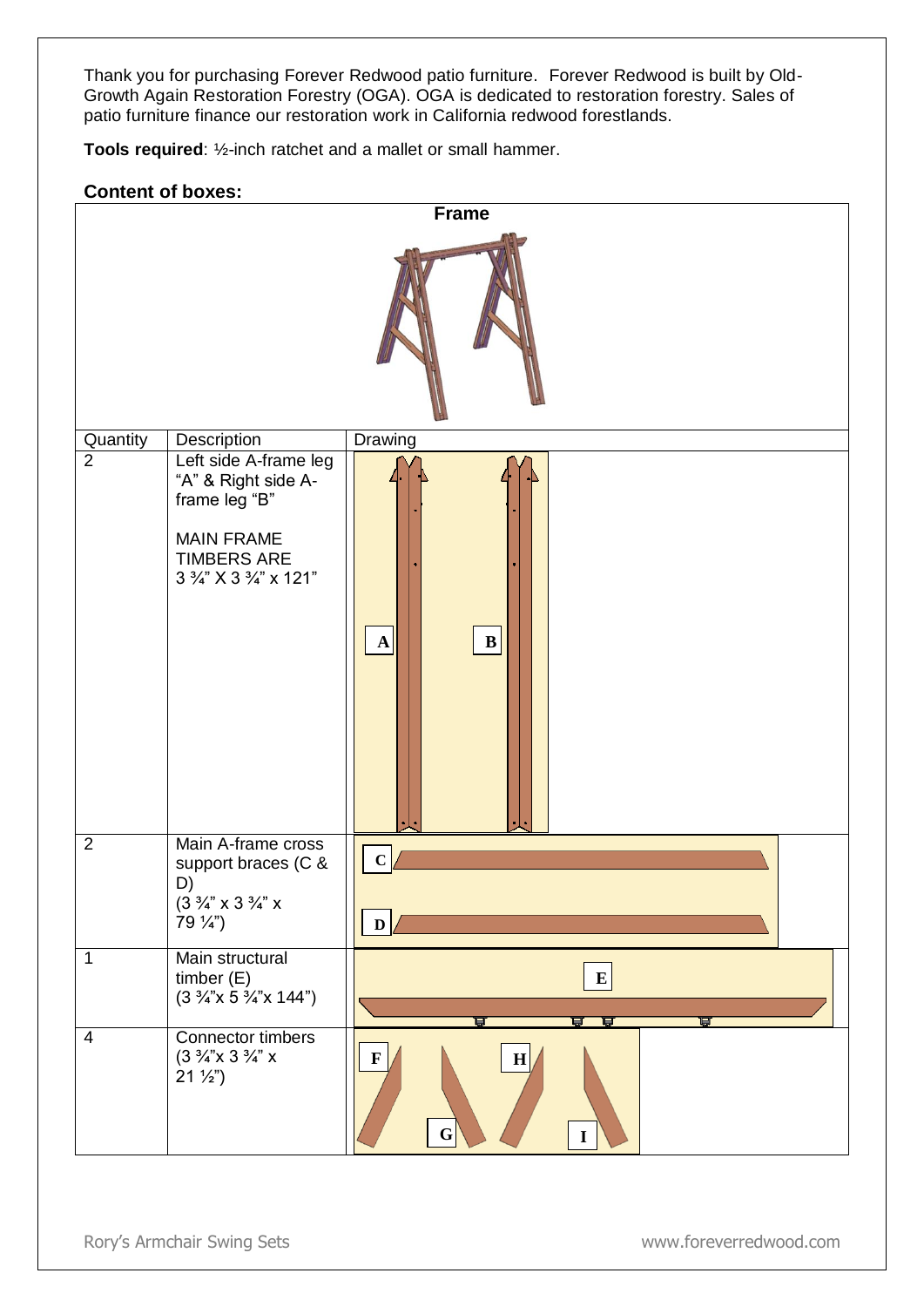| Top A-frame cross<br>support braces |  |
|-------------------------------------|--|
|                                     |  |

# **Content of Boxes:**

| <b>Seat</b>    |               |         |  |  |  |
|----------------|---------------|---------|--|--|--|
|                |               |         |  |  |  |
| Quantity       | Description   | Drawing |  |  |  |
| 1              | Seat (J1)     | $\circ$ |  |  |  |
| $\overline{2}$ | Arms (L1, L2) |         |  |  |  |
| $\overline{2}$ | Backrest (N1) |         |  |  |  |

# **Hardware:**

.

| Quantity        | Description                                                 |
|-----------------|-------------------------------------------------------------|
| 2               | Chains                                                      |
| 2               | Springs                                                     |
| $\overline{12}$ | <b>Quick Links</b>                                          |
| 8               | %" x 10" Bolts, washers and nuts                            |
| $\overline{4}$  | 5/16" x 5 $\frac{1}{2}$ " Bolts, washers and nuts           |
| $\overline{2}$  | %" x 12" Bolts, washers and nuts                            |
| $\overline{2}$  | $\frac{3}{8}$ " x 6 $\frac{1}{2}$ " Bolts, washers and nuts |
| $\overline{2}$  | %" x 8" Bolts, washers and nuts                             |
| $\overline{8}$  | %" x 7" Bolts, washers and nuts                             |

The parts that go together have the same numbers written next to the predrilled holes they attach to. Align the parts with the numbers as shown for ease of reference.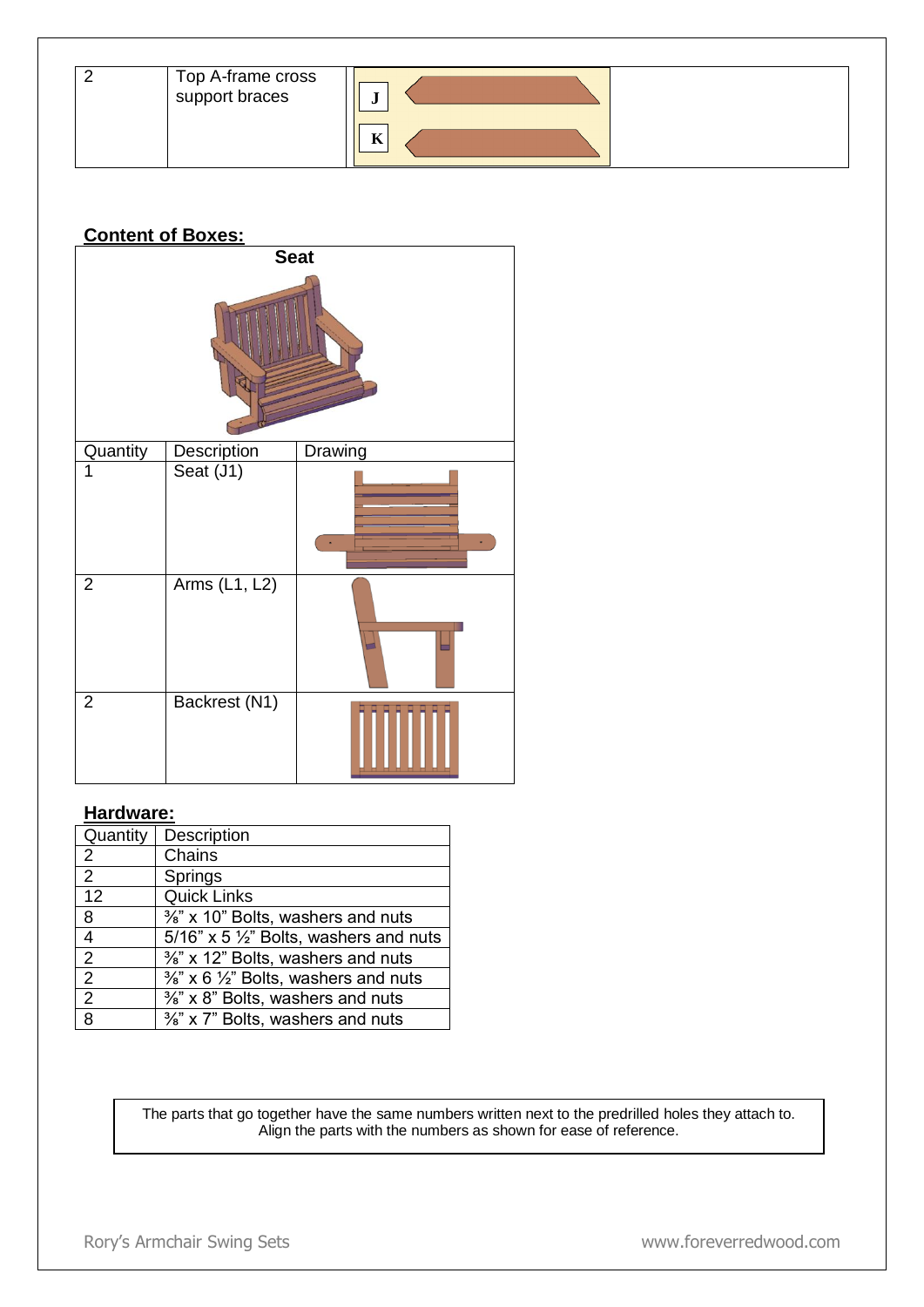



## **Step 3:**

Attach part C (Main A-frame cross support brace) to part A (Left side A-frame leg), with two bolts  $(^3/8"$  x 10") washers & nuts (into two holes marked "1" and "2"). Tap the bolt all the way into the wood to set it. Then add a washer and nut and lightly tighten.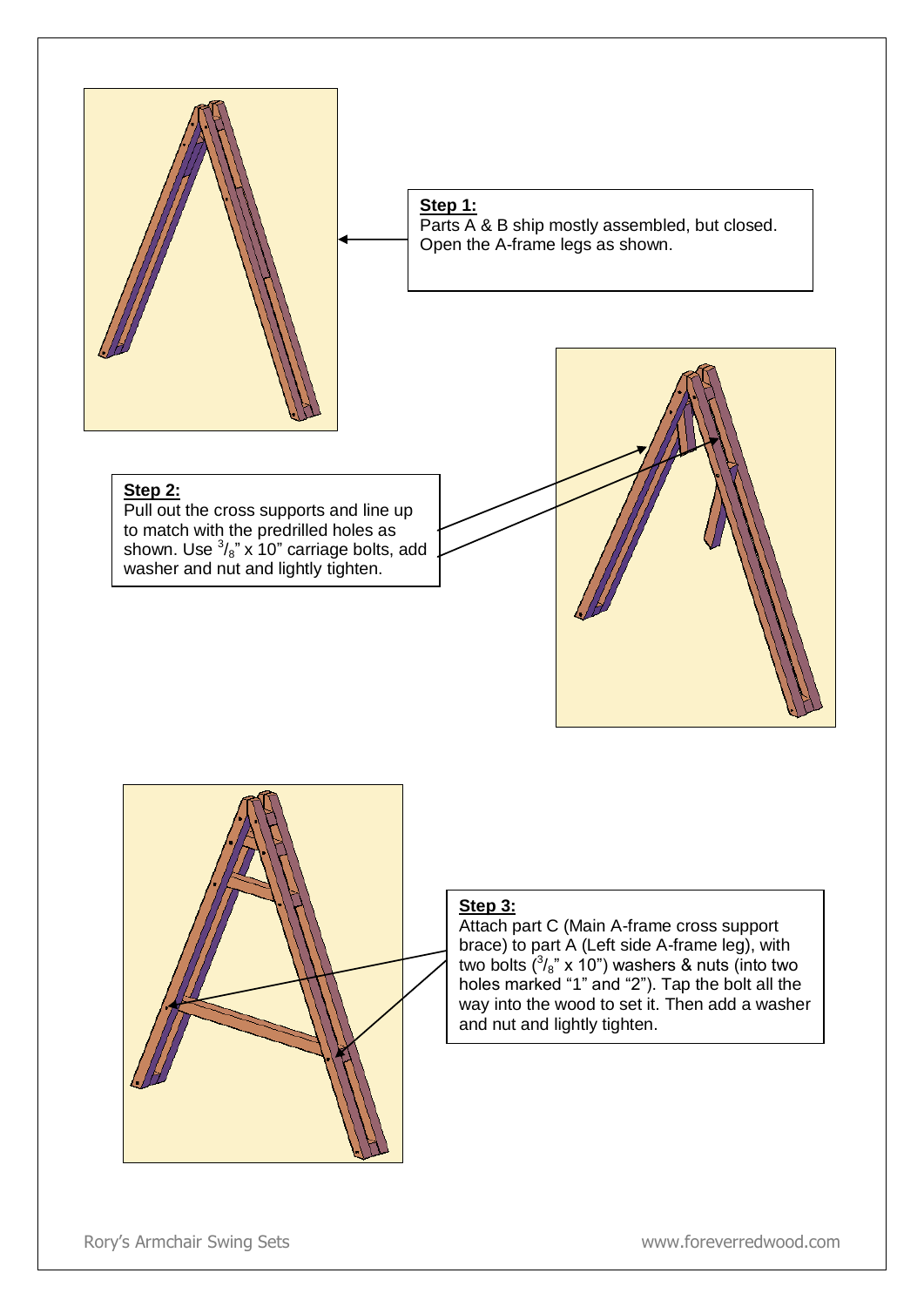

**Step 4** To complete the A-frame assembly,

add two  $\frac{3}{8}$ " x 5  $\frac{1}{2}$ " bolts, washers and nuts as shown. Lightly tighten.

#### **Repeat the process for A-frame part B.**

#### **Step 5:**

Attach part E (Main structural timber) to part A & B (Left side A-frame leg & Right side A-frame leg), with two bolts ( $\frac{3}{8}$ " x 12") washers & nuts (into two holes marked "5" and "X"). Tap the bolt all the way into the wood to set it. Then add a washer and nut and lightly tighten.

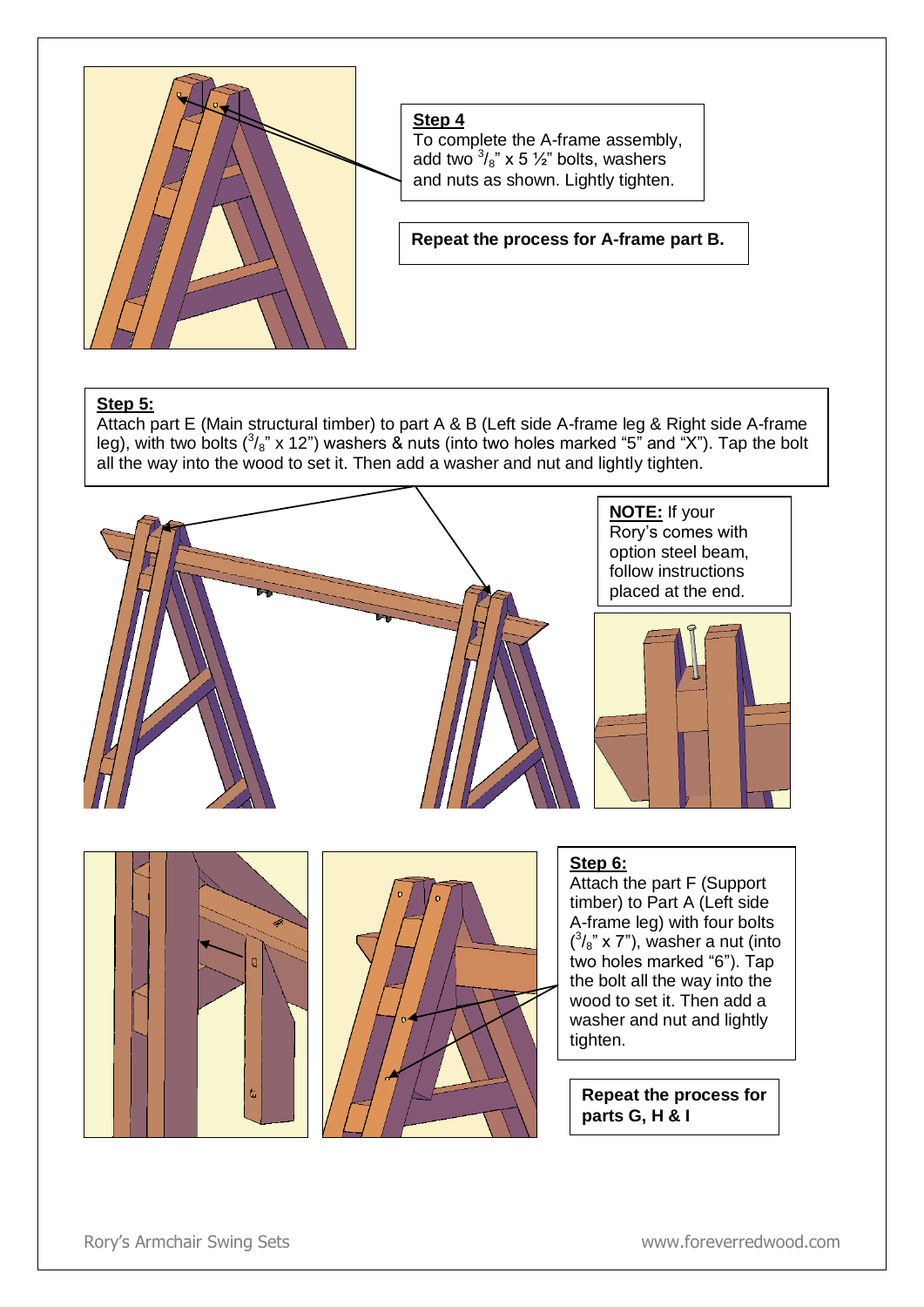

#### **Step 8:**

Attach seat sides to seat with 4 carriage bolts, washers and nuts per side. Make sure the numbers next to the predrilled holes match.



#### **Step 9:**

Attach backrest to seat sides with 2 carriage bolts, washers and nuts per side.



Rory's Armchair Swing Sets **With Strutters and Strutters** www.foreverredwood.com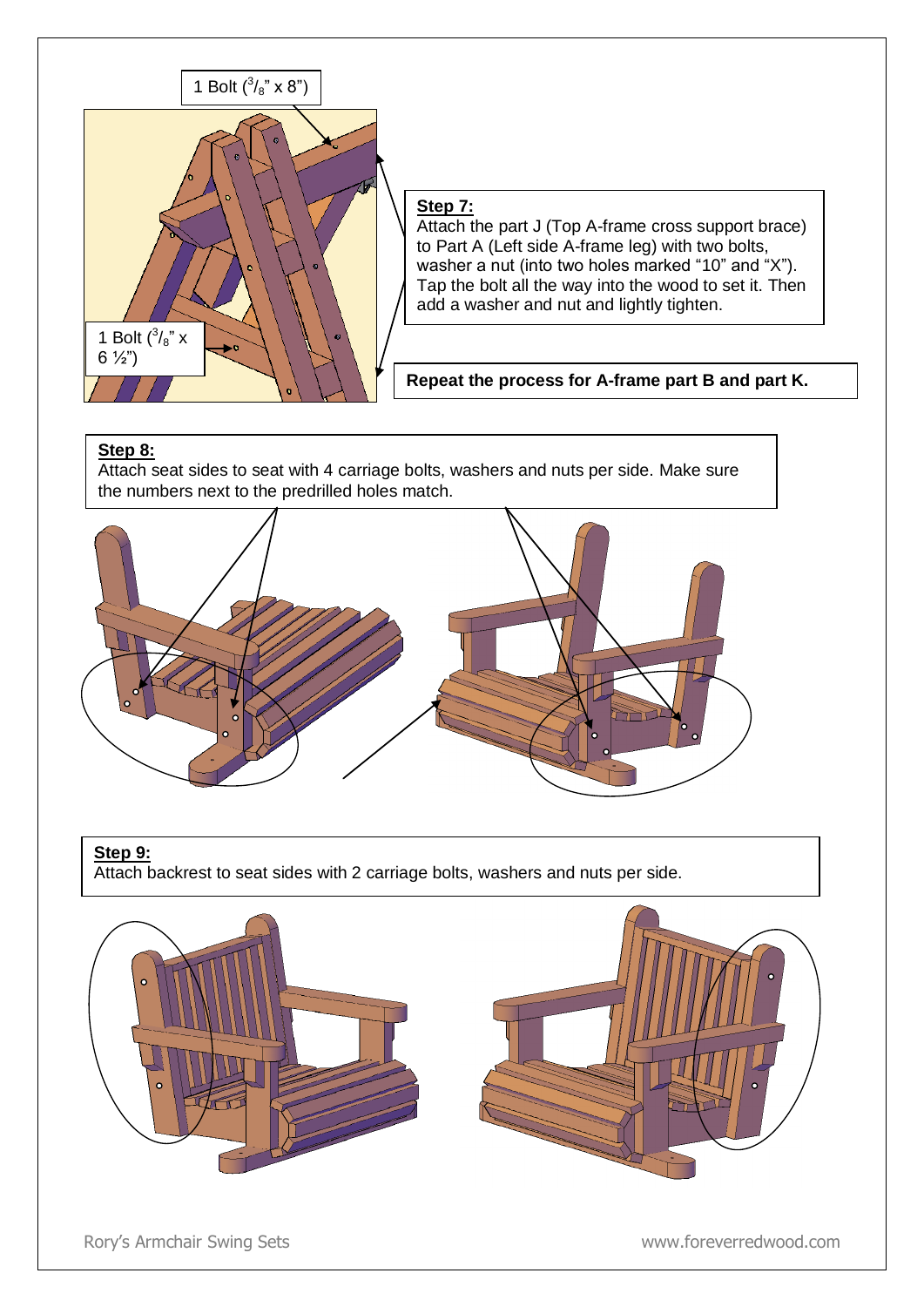# **Step 10:**

Add the swing seats to the chain. Add the hardware provided to thread the eyebolts as shown below. Take a few minutes to adjust the chain height to your preference. We recommend you do not cut off the excess chain because you may want to readjust the heights later.